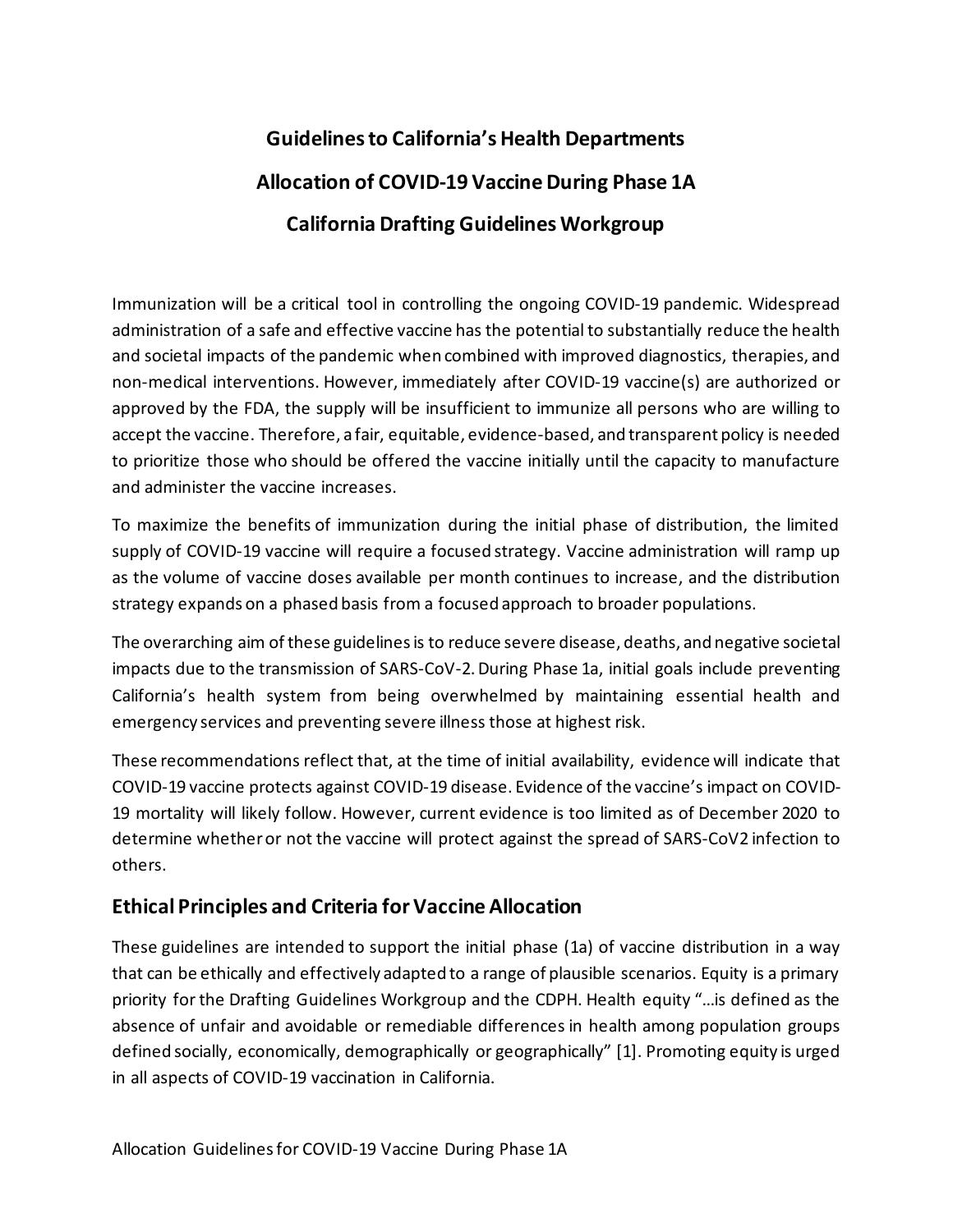In developing these guidelines, the Workgroup drew upon ethical frameworks developed by national recommending bodies, including the National Academies of Science, Engineering, and Medicine (NASEM) [2], CDC's Advisory Committee on Immunization Practices (ACIP) [3, 4], and others [5-7]. Each of these groups established an ethical framework to support their recommendations, which converge on five core principles: benefiting people and limiting harm; prioritizing equity; ensuring equal concern; promoting transparency; and prioritizing based on evidence.

## **Foundational Principles**

*Benefiting people and limiting harm* is the responsibility to protect and promote the public's health and well-being by reducing risk of infection, severe disease, and death from COVID-19 among people who are at highest risk and those who are essential to critical societal functions.

*Prioritizing equity* ensures that allocation plans address disproportionate burdens experienced by the certain groups—which are strongly associated with race, ethnicity, occupation, and socioeconomic status—by mitigating inequities and giving priority to the worst off.

*Ensuring equal concern* requires that every person be considered and treated equally. Unless related to the first two ethical principles, differences between individuals or groups should not factor into allocation decisions.

## **Procedural Principles**

*Promoting transparency* involves communicating openly and clearly with the public about how allocation strategies are developed and deployed, as well as updating the plan as new information becomes available.

*Prioritizing based on evidence* requires decisions about allocation to be based on the best available scientific evidence about the risks of disease, transmission, and societal impact.

# **Risk-based Allocation Criteria**

These five ethical principles were used to develop risk-based allocation criteria for prioritizing groups, according to the members' risks of:

*Negative societal impact:* If members become ill with COVID-19 disease, to what extent would it directly compromise societal functions or risk the lives or well-being of other individuals?

*Severe sickness and death due to COVID-19 disease:* What is the likelihood that members will develop severe disease or die if they acquire SARS-CoV-2 infection?

Allocation Guidelines for COVID-19 Vaccine During Phase 1A (Draft v6)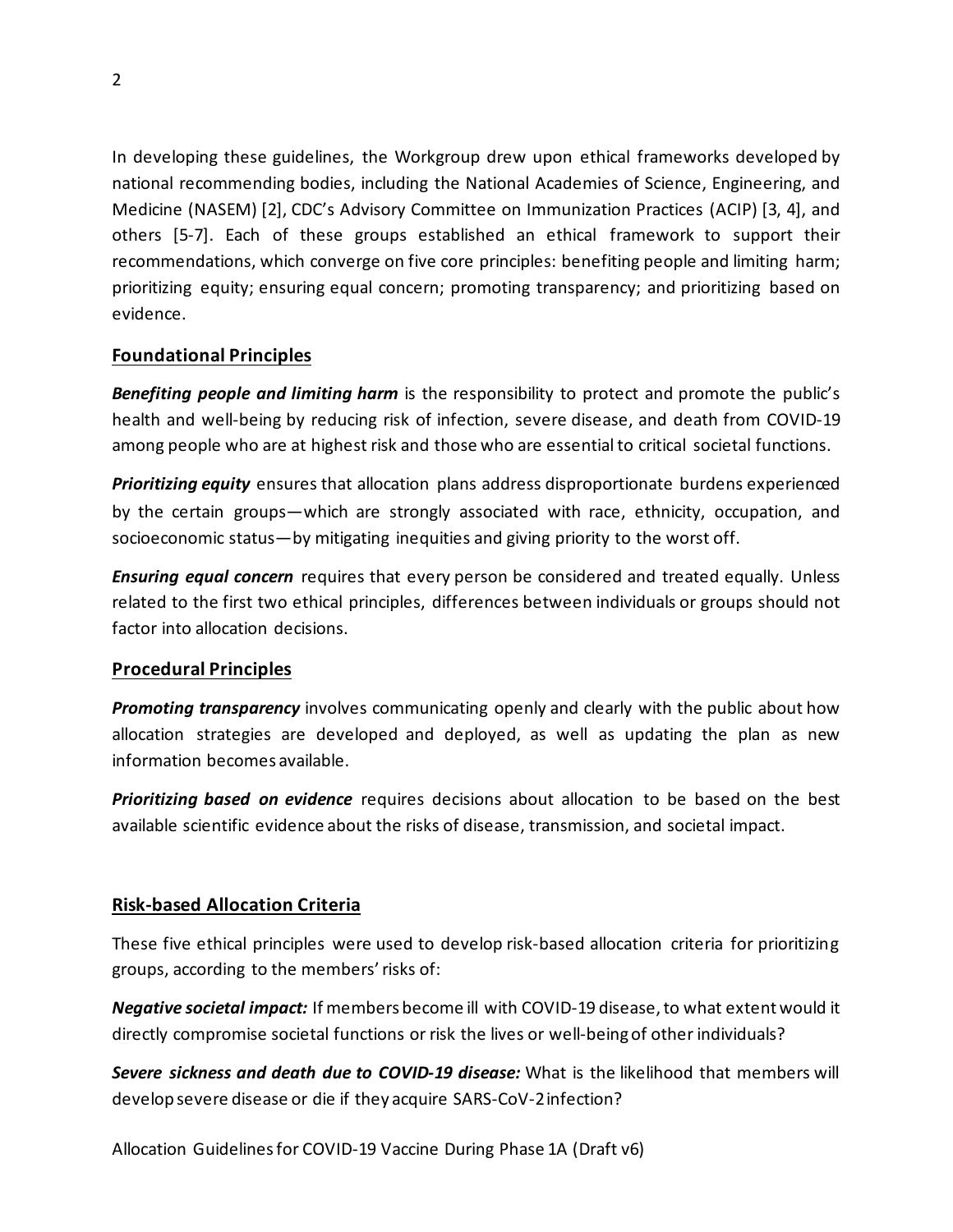*Spreading disease:* What is the likelihood that members will spread COVID-19 disease to others?

*Acquiring SARS-CoV-2 infection*: What is the likelihood that members will live or work in settings where they have a higher probability of being exposed to SARS-CoV-2?

As described above, the ability of current and future data to measure each these criteria was also considered in the prioritization.

The recommendations are summarized in the Figure below and described in detail thereafter.



**Figure**: Summary of recommendations

# **A. Populations Prioritized for Vaccination During Phase 1a**

Based on this ethical framework and the most up-to-date information about the COVID-19 pandemic and forthcoming vaccines, the Workgroup has identified two populations prioritized for vaccination during Phase 1a in California: (1) individuals who risk direct exposure to SARS-CoV-2 by working in health care or long-term care settings and (2) residents of skilled nursing facilities, assisted living facilities, and similar settings for individuals who are older or medically vulnerable. These include groups also identified by NASEM [2] and (ACIP) [3, 4, 8].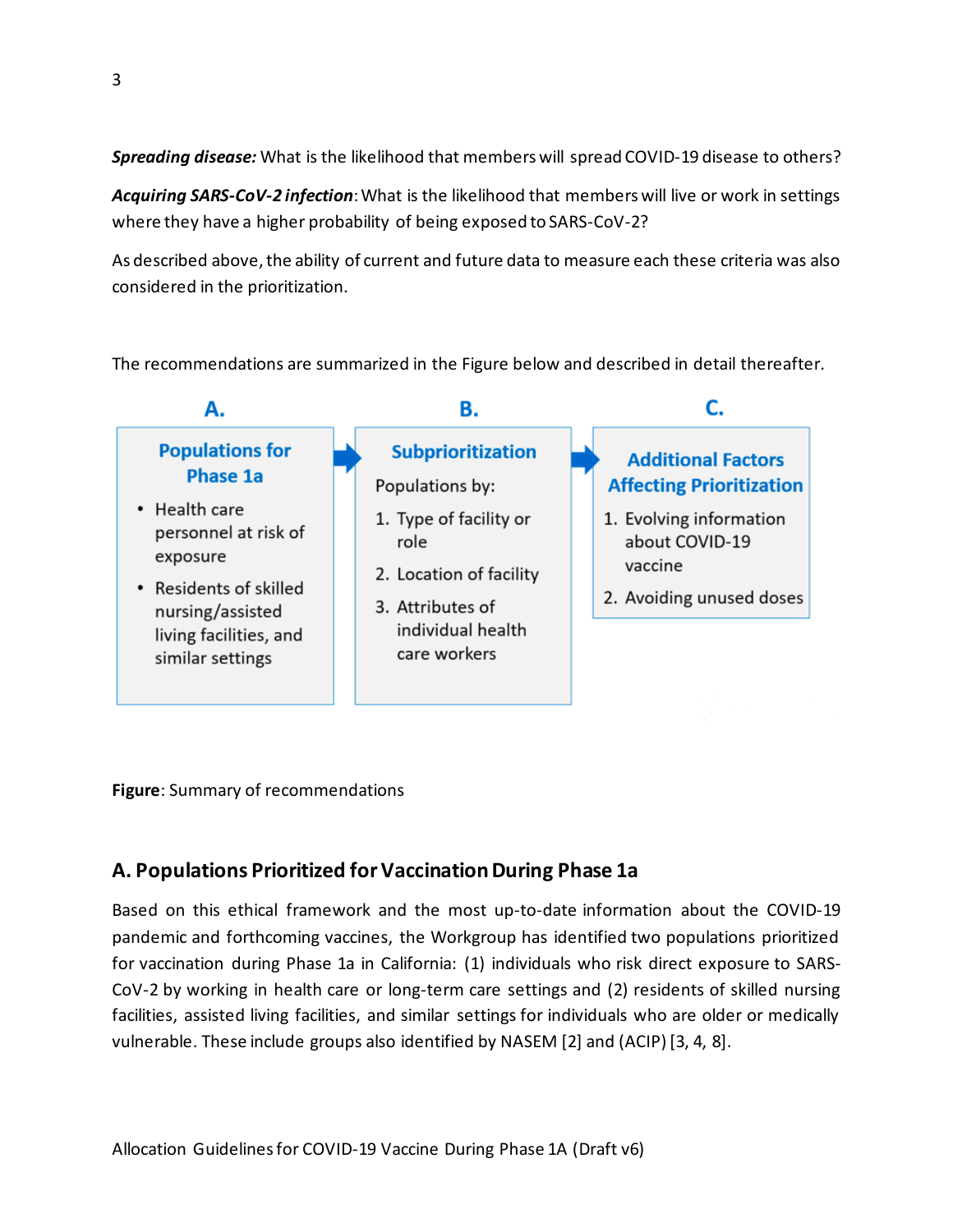## **Individuals who risk direct exposure by working in health care or long-term care settings**

Up to 2 million Californians risk exposure to SARS-CoV-2 through their work in health care or long-term care settings. As of December 1, 2020, approximately 245,000 COVID-19 cases and 858 COVID-19-associated deaths had been reported among U.S. health care personnel [8]. This group includes individuals who work in inpatient, outpatient, home-based, and communitybased settings providing clinical care as well as non-clinical services(e.g., environmental services, patient transport, interpreters, laboratory workers, etc.). Allocation priority is based on the members' exposure risks during work, not outside of work.

This group is prioritized during Phase 1a because its members play critical roles in maintaining capacity of California's health system and sustaining health services during the COVID-19 pandemic, both for those with COVID-19 and for those who need care due to other causes.

According to the risk-based allocation criteria, members of this group tend to have high risks of: (1) negative societal impact, if they are unable to work due to SARS-CoV-2 exposure or infection; (2) spreading disease to others, particularly if they work in congregate residential or home-based care settings; and (3) acquiring infection, through contact with patients or residents who have COVID-19.

By staying healthy, members of this group can protect the health of others and help to reduce societal disruption. Prioritizing this target group in the initial phase may also help to expand access to vaccines across a range of different jobs and settings. It may also contribute to mitigating inequities, in that racial/ethnic minority groups are disproportionately represented among low-wage workers in this group.

#### **Residents of long-term care facilities**

Residents of skilled nursing facilities and assisted living facilities comprise less than 1% of the population of California (about 300,000-400,000 people), yet they represent 6% of the state's COVID-19 cases and 34% of COVID-19 deaths [9]. This group is also prioritized for vaccination in Phase 1a, because they have high risk of severe sickness and death, as older age and underlying medical conditions are associated with greater risks of hospitalization, ICU care, intubation, mechanical ventilation, or death due to COVID-19 [10-12]. They also have high risk of acquiring infection—and moderate risk of spreading disease—because they live in congregate settings, with limited ability to isolate and maintain social distance.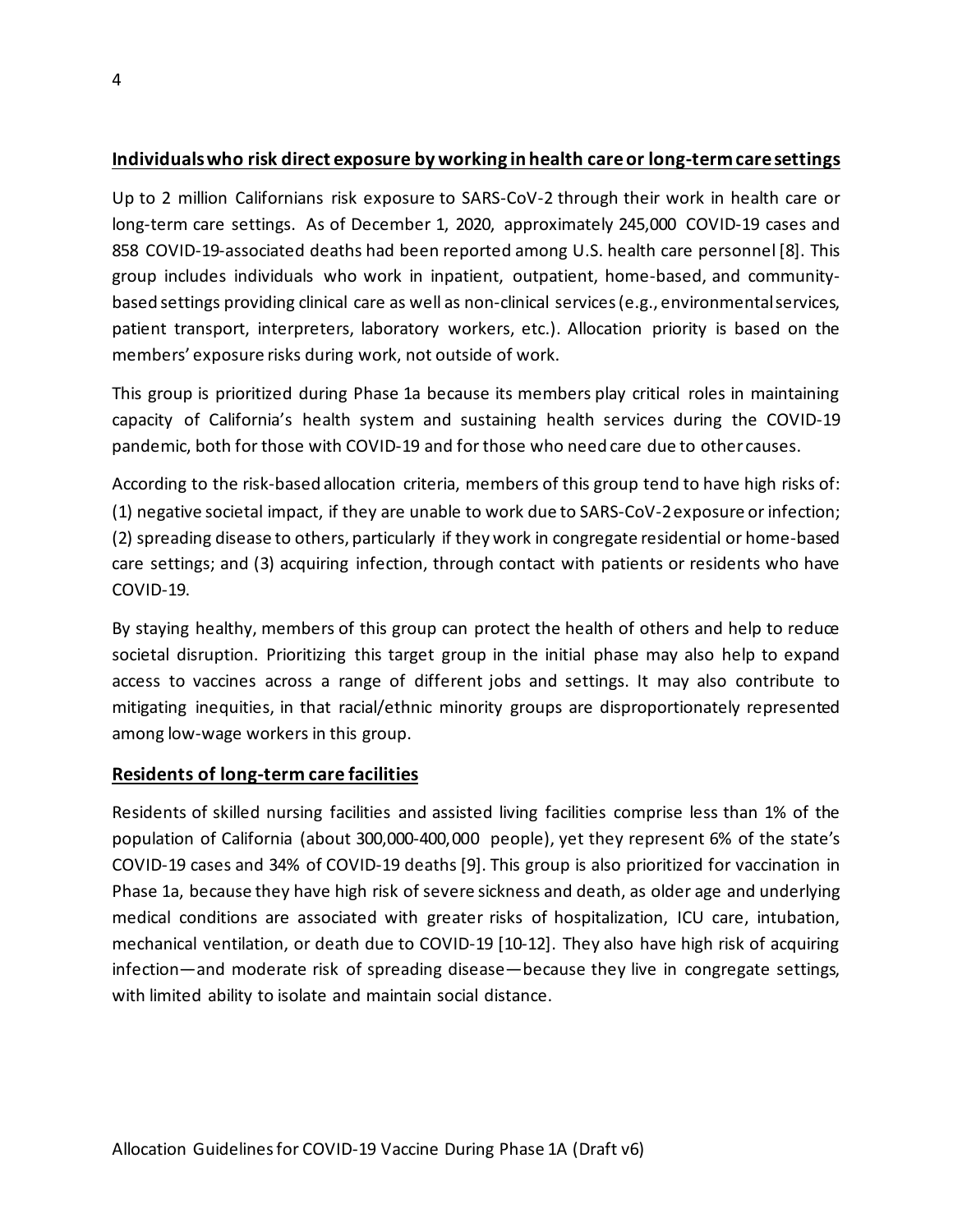#### **Recommendation A: Populations for Phase 1a**

During Phase 1a of allocation, COVID-19 vaccine should be offered to the following persons in California:

- Persons at risk of exposure to SARS-CoV-2 through their work in any role in direct health care or long-term care settings.
	- $\circ$  This population includes persons at direct risk of exposure in their non-clinical roles, such as, but not limited to, environmental services, patient transport, or interpretation.
- Residents of skilled nursing facilities, assisted living facilities, and similar long-term care settings for older or medically vulnerable individuals.

# **B. Subprioritization During Phase 1a**

During the initial phases of vaccine distribution, supplies will likely be insufficient to administer the COVID-19 vaccine to all individuals within the Phase 1a target groups who wish to receive it.

To ensure equitable allocation of the vaccine while supplies are scarce, health departments should subprioritize doses as needed to match the level of available supplies using three sequential ranked categories of persons exposed though work in health care or long-term care settings: (1) type of facility or role, (2) location of facility, and (3) attributes of individuals.

## **Recommendation B: Subprioritization During Phase 1a**

- During Phase 1a, if there are not enough doses of COVID-19 vaccine for all who choose to receive them, then health departments should subprioritize doses as needed to match the level of available supplies in a sequential fashion using the following ranked categories:
	- $\circ$  Persons exposed though work in health care or long-term care settings, by:
		- 1. Type of facility or role
		- 2. Location of facility
		- 3. Attributes of individuals
- Health departments may reprioritize temporarily under limited circumstances described in Recommendation C.

#### **B1. Type of facility or role**

To maintain critical functions of the health care system, the first category for subprioritization during Phase 1a is the type of facility or occupational role, which the Workgroup has segmented into three tiers by applying the risk-based allocation criteria.

Allocation Guidelines for COVID-19 Vaccine During Phase 1A (Draft v6)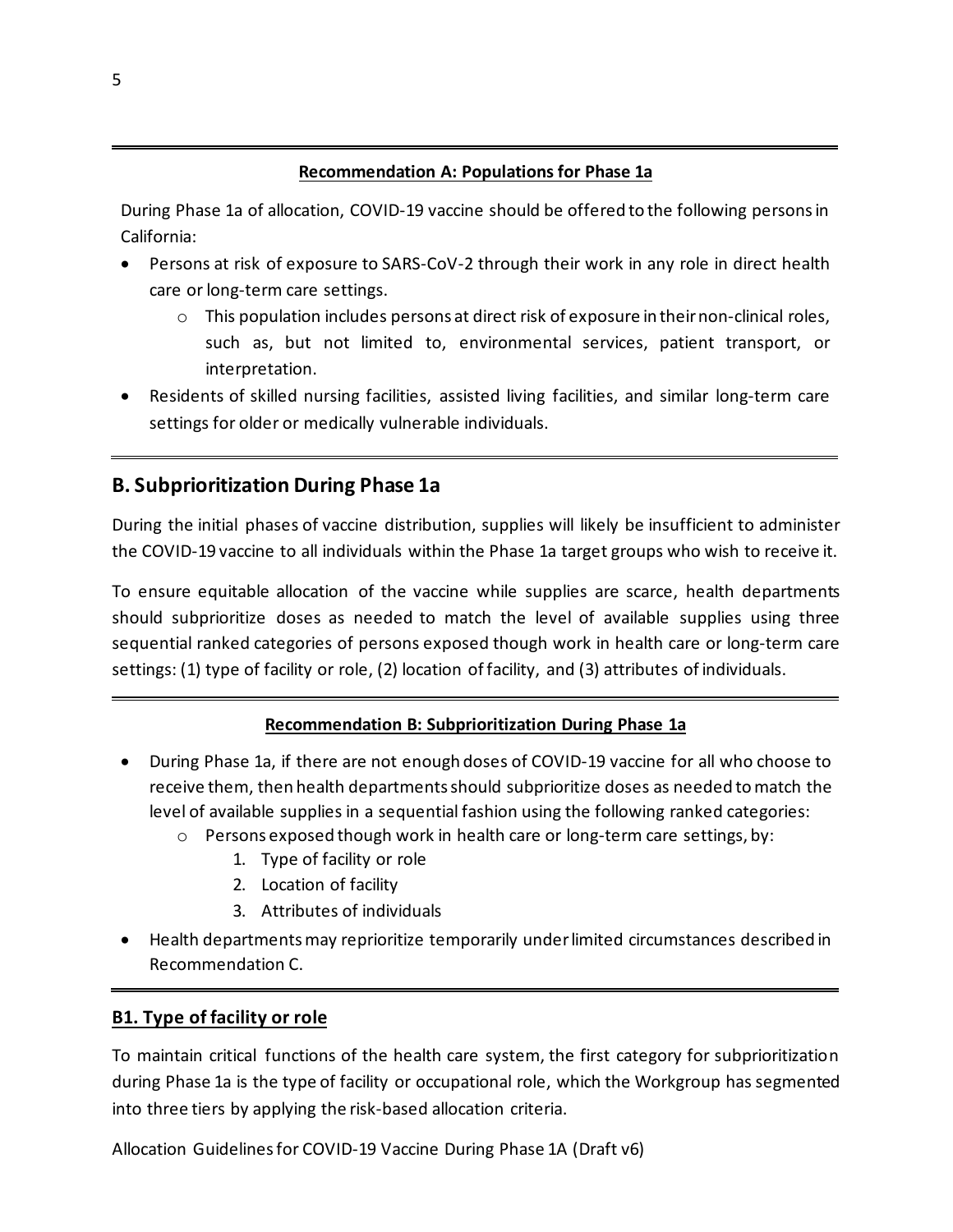#### **Recommendation B1: Subprioritization by type of facility or role**

- If supplies are limited during Phase 1a, COVID-19 vaccines should be directed to as many tiers, and categories in each tier (e.g., hospitals) as possible to reach the prioritized populations.
- The tiers and categories in each tier are presented in ranked order.
- Persons immunizing the prioritized populations in a tier should be offered immunization during or before the same tier.

#### Tier 1

- Acute care, psychiatric and correctional facility hospitals
- Skilled nursing facilities, assisted living facilities, and similar settings for older or medically vulnerable individuals
	- Also, in concordance with ACIP, residents in these settings
- Paramedics, EMTs and others providing emergency medical services
- Dialysis centers

#### Tier 2

- Intermediate care facilities for persons who need non-continuous nursing supervision and supportive care
- Home health care and in-home supportive services
- Community health workers, including promotoras
- Public health field staff
- Primary Care clinics, including Federally Qualified Health Centers, Rural Health Centers, correctional facility clinics, and urgent care clinics

## Tier 3

Other settings and health care workers, including

- Specialty clinics
- Laboratory workers
- Dental and other oral health clinics
- Pharmacy staff not working in settings at higher tiers

## **B2. Location of facility**

The second category for subprioritization during Phase 1a is the location of facility. Counties that have the highest levels of certain social vulnerabilities, especially in less urban areas, have greater risk of becoming COVID-19 hotspots (i.e., locations with rapidly increasing COVID-19 incidence)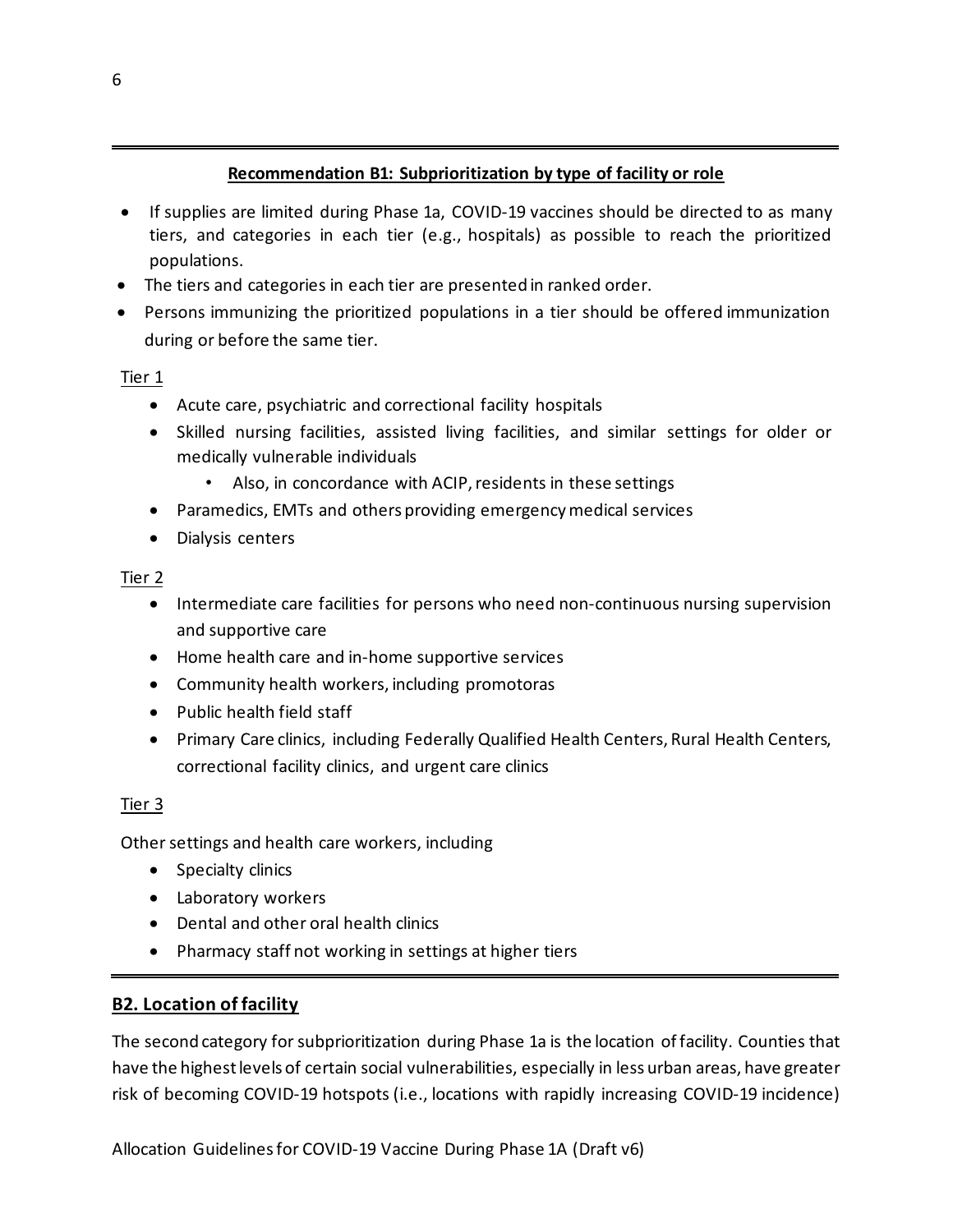than counties with the lowest levels [13, 14]. Inequities and disparities in social determinants of health faced by vulnerable communities can increase the risk of being exposed to SARS-CoV-2 and developing severe COVID-19 disease [2, 13, 15]. To promote equitable access, information regarding vulnerability of local populations—and the health systems that serve them—can be used to prioritize certain geographic areas for vaccine distribution.

California health departments should prioritize scarce doses of vaccine using the California Healthy Places Index (HPI) or comparable health department knowledge of local vulnerability and health systems. Vulnerability should be evaluated based on the location of residence of employees and clients (i.e., the catchment area) if different than the location of the facility. The HPI may have limited utility in less populous settings with fewer facilities, in which case health department knowledge of catchment areas may be applied.

## **Recommendation B2: Subprioritization by location of facility**

When there are inadequate doses to reach all workers in a tier or facility category (e.g., acute care hospitals), doses should be prioritized to facilities serving the greatest proportion of vulnerable persons in their catchment area, as measured by the HPI or comparable health department knowledge, followed by facilities serving fewer vulnerable persons.

## **B3. Attributes of individual health care workers**

Attributes of individual health care workers should be used as the third ranked category for subprioritization. An individual's risk of occupational exposure to SARS-CoV-2 is the primary criterion, because exposure risk is linked to higher risks of acquiring infection, spreading disease, and negative impacts on the health system and society if those individuals are unable to work. The Occupational Health and Safety Administration provide[s criteria t](https://www.osha.gov/Publications/OSHA3993.pdf)han can be used to stratify workers' relative risks of occupational exposure to SARS-CoV-2 [16].

After occupational exposure risk, other individual attributes that can be used for subprioritization include age, underlying medical conditions, and race or ethnicity. Older adults (65 and over) are at much greater risk of severe disease and death due to COVID-19 than younger people [11]. They are also more likely to have underlying health conditions and live in congregate settings, such as long-term care facilities [2, 17]. Adults of any age have a greater risk of severe disease and death due to COVID-19 if they have certain [underlying medical conditions,](https://www.cdc.gov/coronavirus/2019-ncov/need-extra-precautions/people-with-medical-conditions.html) (e.g., cancer, chronic kidney disease, chronic obstructive pulmonary disease, heart conditions, immunocompromised state from solid organ transplant, obesity, pregnancy, sickle cell disease, smoking, type 2 diabetes

Allocation Guidelines for COVID-19 Vaccine During Phase 1A (Draft v6)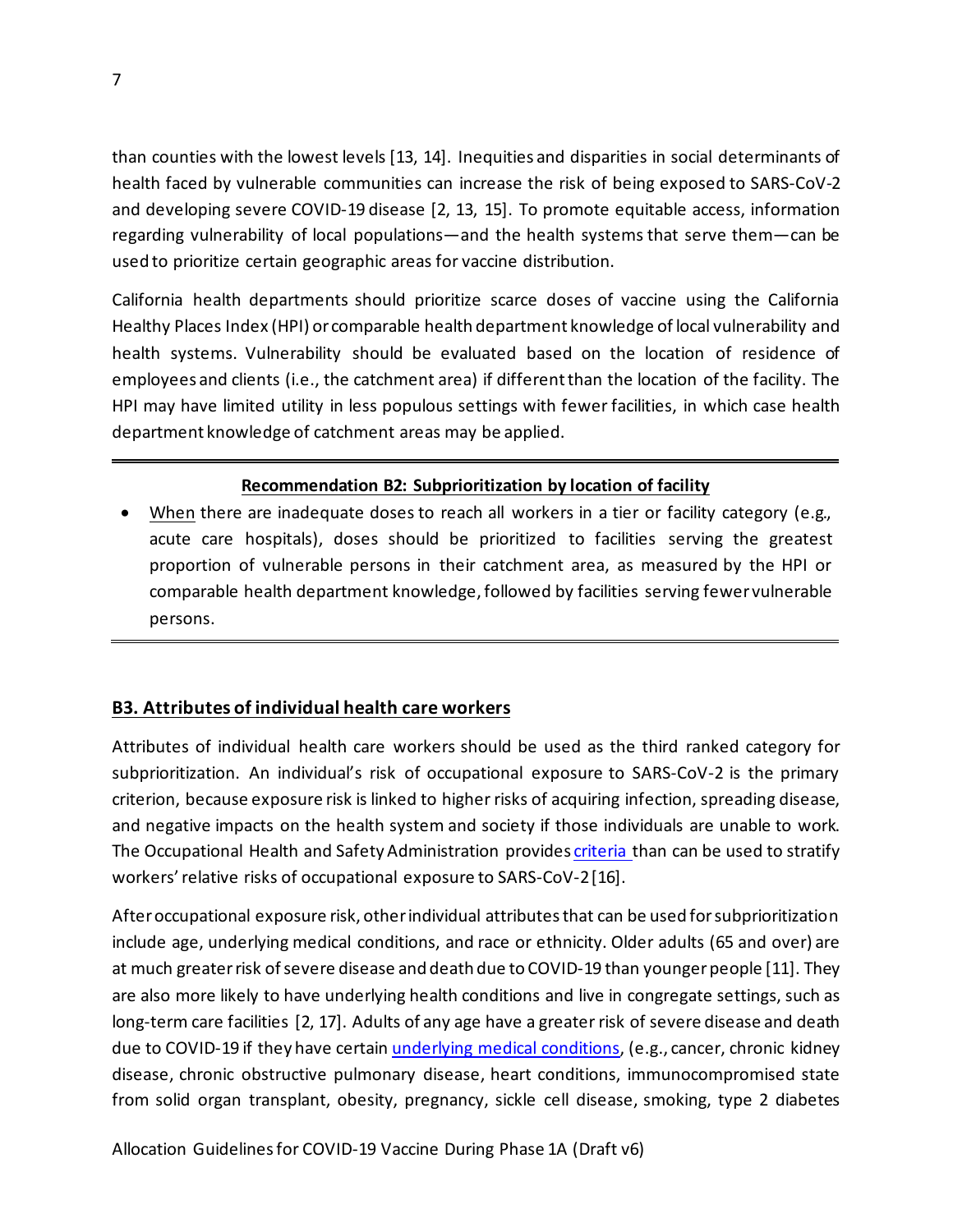mellitus) [18, 19]. Certain racial and ethnic minority groups in the U.S.—including Black, Hispanic or Latinx, American Indian and Alaska Native, and Native Hawaiian and Pacific Islander communities—are being disproportionately affected by COVID-19 incidence, risk of severe disease, and death [2, 13, 15, 20-26].

In accordance with current ACIP recommendations [8], subject to change, workers with documented acute SARS-CoV-2 infection in the preceding 90 days may choose to delay vaccination until near the end of the 90 day period in order to facilitate vaccination of workers who remain susceptible to infection. Current evidence suggests that reinfection is uncommon during this period after initial infection. Of note, previous SARS-CoV-2 infection, whether symptomatic or asymptomatic, is not considered a contraindication to vaccination, and serologic testing for SARS-CoV-2 antibodies is not recommended prior to vaccination.

#### **Recommendation B3: Subprioritization by attributes of individual health care workers**

If there are not enough doses to reach all workers at risk in a facility, then

- Health departments may allocate doses for facilities—if information is available—to protect [workers at higher risk of occupational exposure to SARS-CoV-2](https://www.osha.gov/Publications/OSHA3993.pdf) before those at lower risk.
- Local facilities should consider offering doses of vaccine to workers using the following risk factors, in sequence:
	- o [Occupational risk of exposure to SARS-CoV-2](https://www.osha.gov/Publications/OSHA3993.pdf)
	- o Descending age, in the following age groups:
		- 65 years and older
		- **55-64 years**
		- Younger than 55 years
	- o Other attributes supported by evidence, including but not limited to [underlying](https://www.cdc.gov/coronavirus/2019-ncov/need-extra-precautions/people-with-medical-conditions.html)  [medical conditions,](https://www.cdc.gov/coronavirus/2019-ncov/need-extra-precautions/people-with-medical-conditions.html) [race, and ethnicity](https://www.cdc.gov/coronavirus/2019-ncov/community/health-equity/race-ethnicity.html)
		- To support immunization of these workers, facilities should provide extensive information and counseling.

# **C. Additional Factors Affecting Prioritization**

In their prioritization of vaccine allocation, health departments may use additional factorsrelated to (C1) evolving information about COVID-19 vaccine characteristics and (C2) minimizing disuse of scarce vaccine.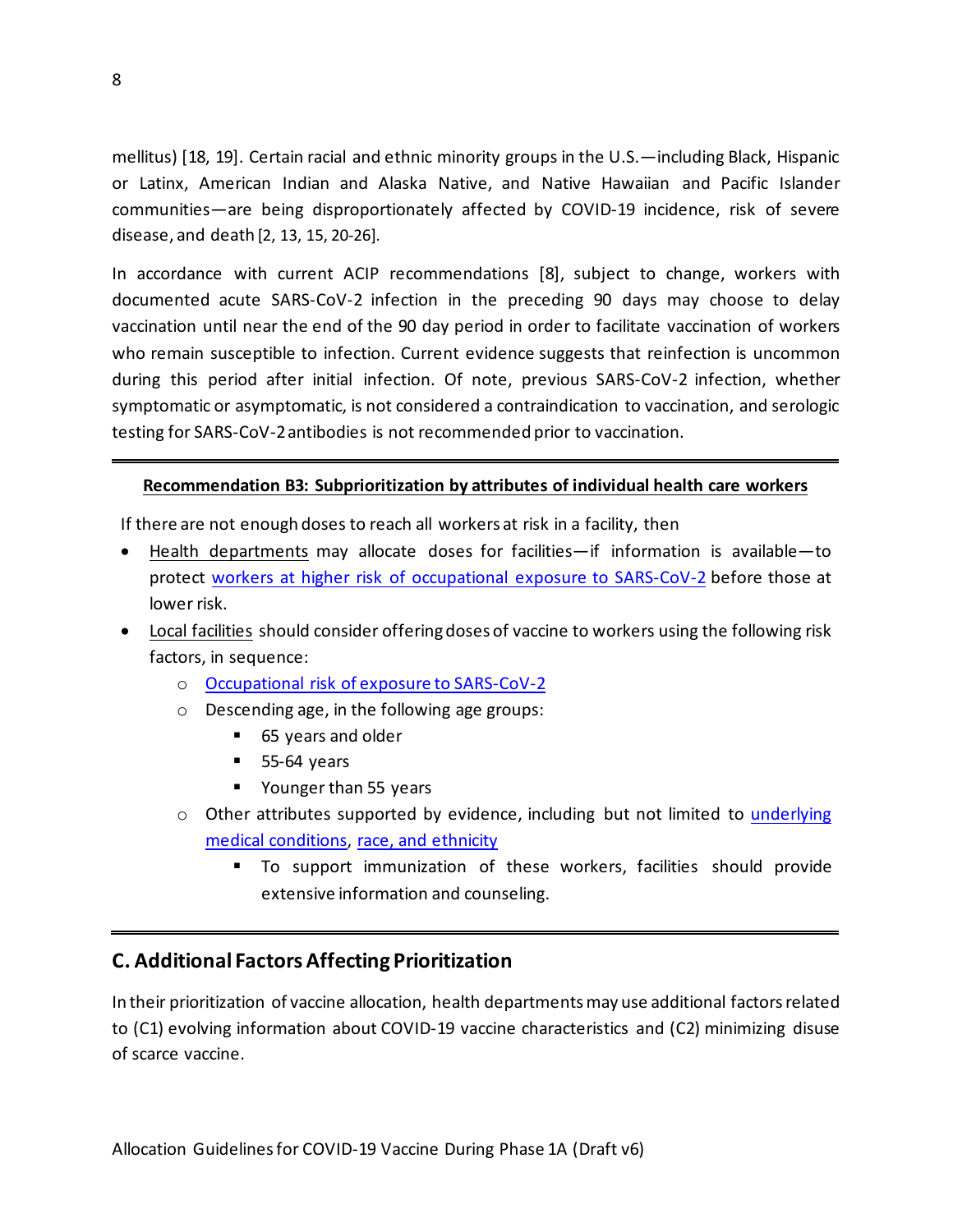## **C1. Evolving information about COVID-19 vaccine characteristics**

Vaccine characteristics that may limit the use or distribution of COVID-19 vaccine include, but are not limited to:

- Storage and handling requirements
- Vaccine safety and efficacy, in subgroups and general population
- ACIP Recommendationsfor use

Vaccine characteristics related to storage and handling that could affect prioritization include vaccine shipping and storage temperatures, minimum volume thresholds for shipment, and capacity to store large volumes of vaccine. For example, if the initial supplies of COVID-19 vaccine are a limited amount of a product that requires long-term storage at ultra-low temperatures and limited redistribution, these supplies may be directed preferentially to settings with appropriate storage capacity, such as hospitals or health departments.

Evidence about the vaccine's safety and efficacy in specific groups of people and the general population is critical for making allocation decisions [27]. However, much information will remain unknown when supplies are first available during Phase 1a—e.g., evidence about the vaccine's impact on the risk of acquiring or spreading the disease—so prioritization strategies may need to be adjusted in light of new and evolving information about the vaccine's safety and efficacy.

Further, ACIP recommendations for use or indications for use from FDA could impose age limits or other restrictions that could prevent administration of the vaccine to certain health care workers who otherwise would be targeted for initial doses.

## **Recommendation C1. Evolving information about COVID-19 vaccine characteristics**

Health Departments may adjust prioritization to reflect or comply with available vaccine characteristics. However, prompt measures should be taken to revert to the original prioritization criteria and immunize persons delayed by these restrictions as soon as circumstances permit, such as:

- Additional formulations become available
- Changes in authorized indications from FDA or in recommendations from ACIP or CDPH

## **C2. Minimizing disuse of scarce COVID-19 vaccine**

All efforts should be taken to maximize demand for and avoid disuse of COVID-19 vaccine, especially when supplies are scarce. However, the actual acceptance rate of COVID-19 vaccine will not be known until a vaccine is available and offered, and surveys suggest that a substantial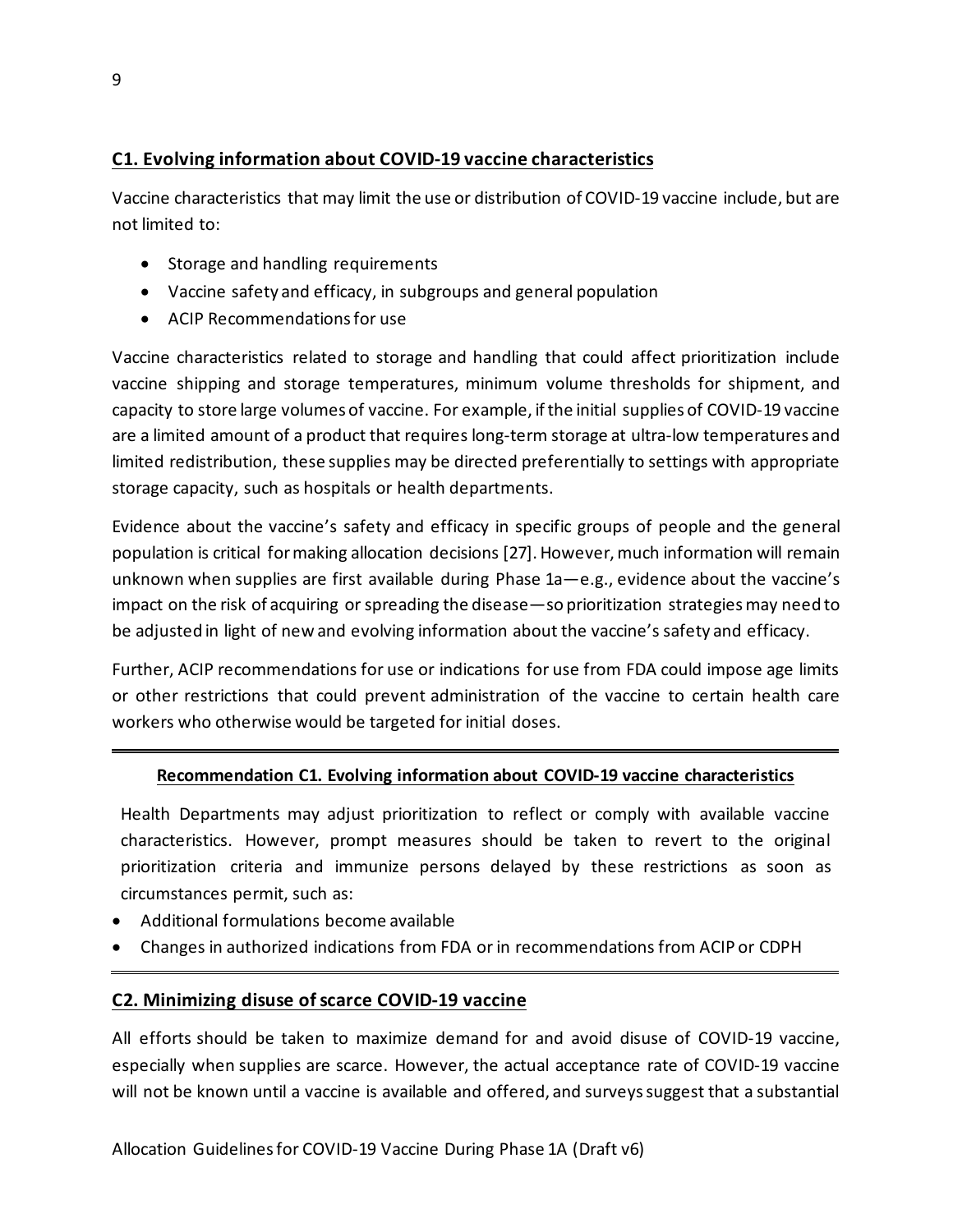proportion of people who are offered the vaccine may not accept it [28, 29]. Given the current uncertainty of demand for vaccine, health departments may allocate doses on the assumption that immunization will be accepted by some but not all who are offered the vaccine, and then adjust later allocations based on the number of dosesthat are accepted.

Resources other than the supply of vaccine also affect the pace of immunization. There may be instances where vaccine is available for the next categories of facilities without delaying immunization in the higher category. For example, in the weeks it might take mobile immunization teams to visit hundreds of assisted living facilities in a populous county, current and ongoing supplies could be managed to accommodate immunization in other categories at the same time without delay in supplies to the mobile teams.

## **Recommendation C2. Minimizing disuse of scarce COVID-19 vaccine**

To avoid wastage or disuse of scarce supplies and maximize their benefit to Californians:

- Health departments may allocate doses on the assumption that immunization will be accepted by some but not all who are offered the vaccine, and then adjust later allocations based on the number of doses that are accepted.
- After intensive and appropriate efforts to reach the groups prioritized at that moment, health departments and facilities may offer vaccine promptly to persons in lower priority groups when:
	- o Demand subsides in the current groups, or
	- o Doses are about to expire according to labeling instructions.
- Health Departments may temporarily adjust prioritization based on other resource constraints while continuing efforts to immunize higher priority groups as soon as feasible.

# **D. Closing Concerns, Distinct from Prioritization**

## **D1. Promoting equity through outreach, access and support**

Promoting equity should inform strategies for prioritizing allocation, broadening access to immunization, and providing communication, outreach, and counseling. Many persons from communities at high risk for COVID-19 may mistrust medical and government institutions because of structural injustices or other causes—and therefore may be reluctant to receive the vaccine. California's Community Vaccine Advisory Committee (CVAC) can suggest how to engage these communities, address their concerns, provide convenient access to the vaccine, and assist with messaging. As experience with the vaccine is gained, the CVAC can help inform CDPH of best practices for helping the vaccine reach members of communities at greatest risk for COVID-19.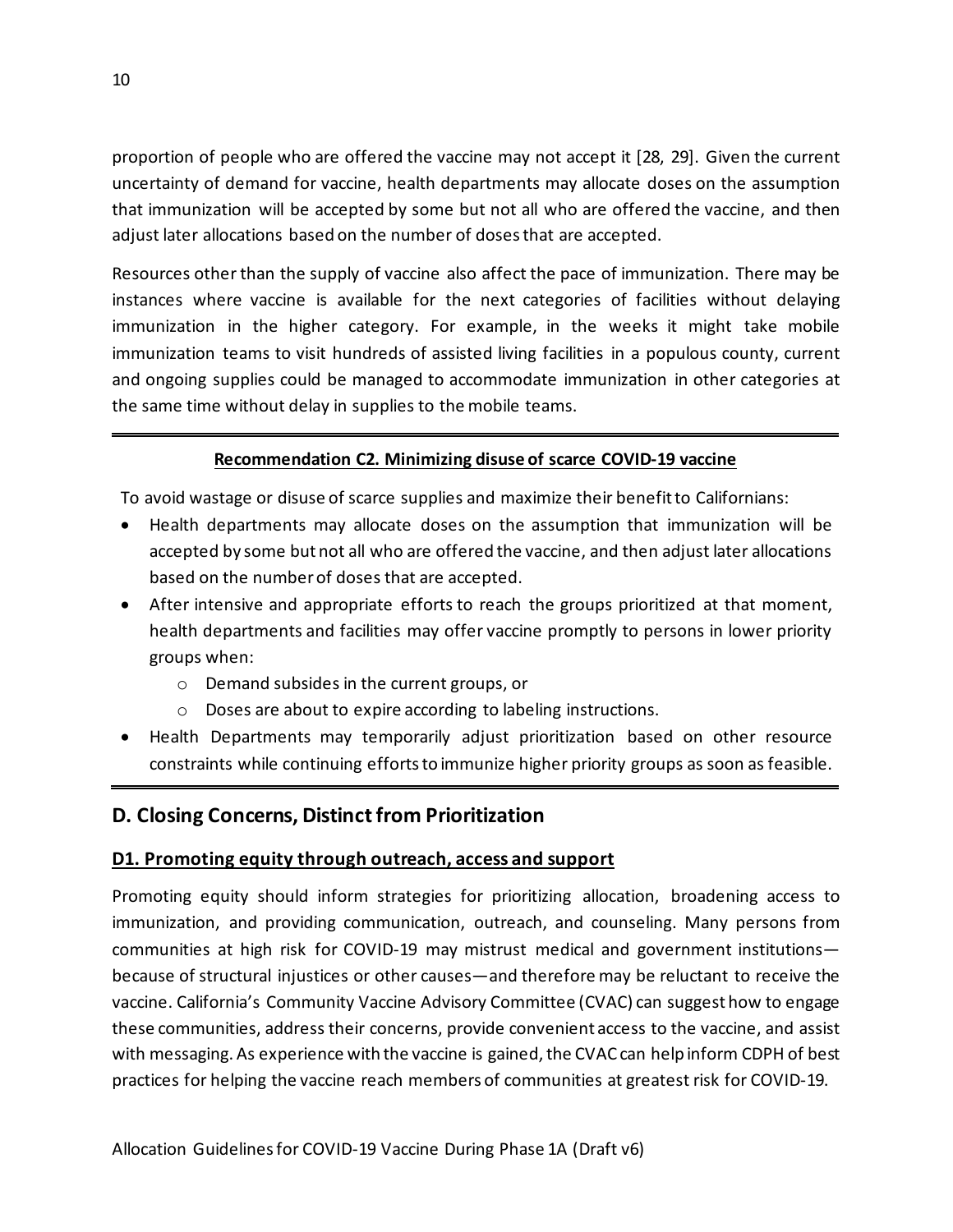To promote the equitable provision of Covid-19 vaccine, health departments are encouraged to track:

- uptake of vaccine
- efforts and approaches to reach and support high-risk groups
- accessibility to the vaccine

Health departments are encouraged, but not required, to also track declination of the vaccine.

## **D2. Addressing vaccine hesitancy**

The mistrust of institutions, discussed in D1, is but one aspect of vaccine hesitancy, the delay or refusal of available vaccine servicesthat is common and increasing [2]. Other causes of hesitancy include misinformation, disinformation, or uncertainty regarding vaccines in general or rapidly developed COVID-19 vaccines in particular.

Vaccine hesitancy can be reduced by building public trust and the provision of reliable information by trusted parties, including medical providers and community organizations [30]. CVAC's diverse member organizations and other trusted voices in California's medical and public health systems can address hesitancy through their communication and outreach.

## **D3. Anticipating potential reactions**

Health departments and facilities are directed to [ACIP guidance](https://www.cdc.gov/vaccines/hcp/acip-recs/vacc-specific/covid-19/clinical-considerations.html) on potential symptoms after immunization [8]. COVID-19 vaccination is expected to elicit fever, headache, or myalgias in some recipients, which could contribute to personnel shortages after immunization. Mitigations might include staggering the delivery of vaccine so that personnel from a single department or unit are not all vaccinated at the same time. Staggering considerations may be more important following the second dose of vaccines that are more reactogenic after the second dose.

Facilities are encouraged to plan for personnel to have time away from work if they develop systemic symptoms following COVID-19 vaccination.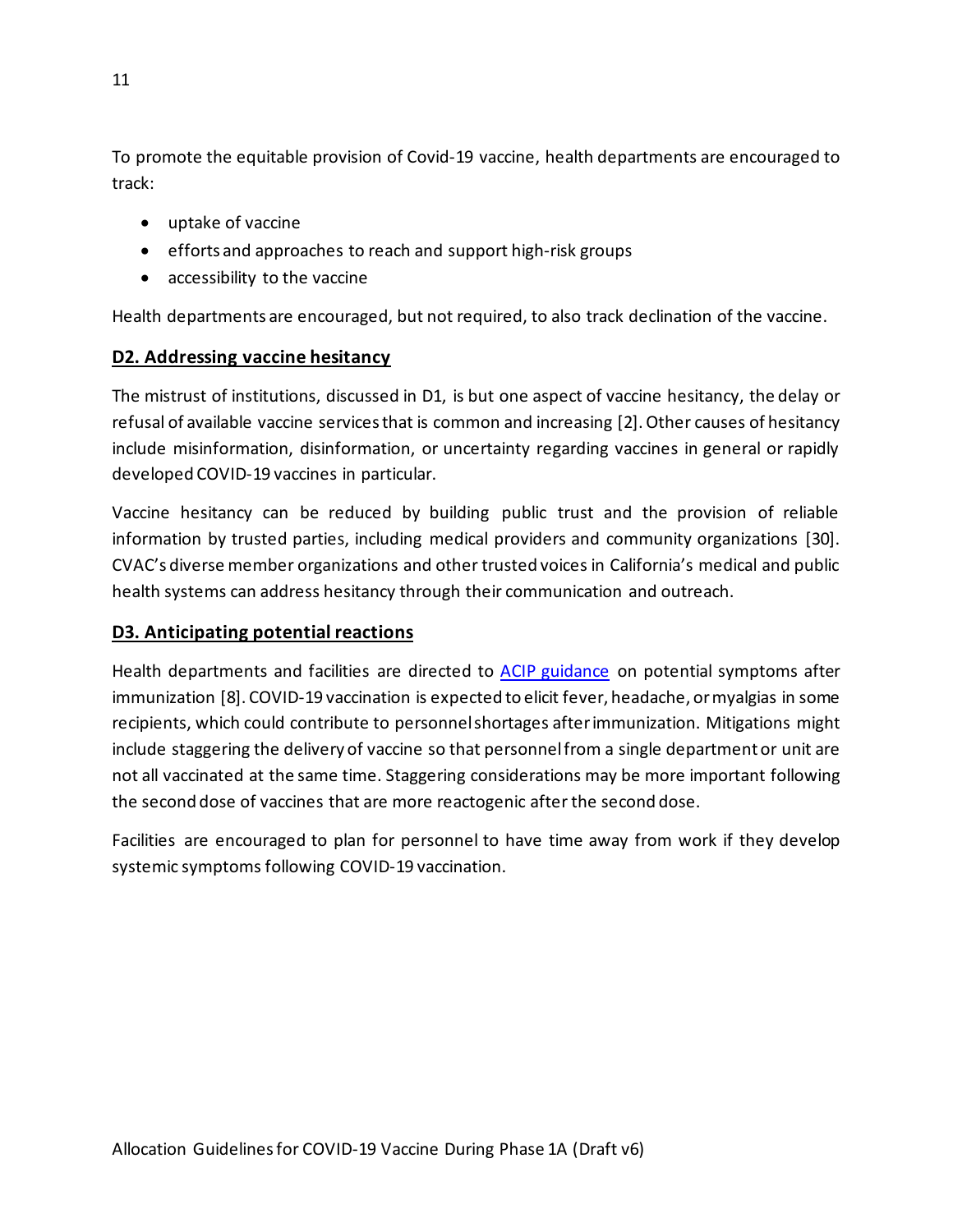# **References**

- 1. WHO. *Social determinants of health*. 2020; Available from: [https://www.who.int/health](https://www.who.int/health-topics/social-determinants-of-health#tab=tab_3)[topics/social-determinants-of-health#tab=tab\\_3.](https://www.who.int/health-topics/social-determinants-of-health#tab=tab_3)
- 2. NASEM, *Framework for Equitable Allocation of COVID-19 Vaccine*, ed. H. Gayle, et al. 2020, Washington, DC: The National Academies Press. 272.
- 3. Chamberland, M., *ACIP COVID-19 Vaccines Work Group: Ethical Principles for Phased Allocation of COVID-19 Vaccines*. 2020.
- 4. Lee, G.M., B.P. Bell, and J.R. Romero, *The Advisory Committee on Immunization Practices and Its Role in the Pandemic Vaccine Response.*JAMA, 2020. 324(6): p. 546-547.
- 5. E. Toner, et al., *Interim framework for COVID-19 vaccine allocation and distribution in the United States*. 2020, Johns Hopkins Center for Health Security: Baltimore, MD.
- 6. WHO, *Values Framework for the Allocation and Prioritization of COVID-19 Vaccination*. 2020, WHO: Geneva, Switzerland.
- 7. Emanuel, E.J., et al., *Fair Allocation of Scarce Medical Resources in the Time of Covid-19.* N Engl J Med, 2020. 382(21): p. 2049-2055.
- 8. ACIP COVID-19 Vaccines Work Group. *Interim Considerations for COVID-19 Vaccination of Healthcare Personnel and Long-Term Care Facility Residents*. 2020; Available from: [https://www.cdc.gov/vaccines/hcp/acip-recs/vacc-specific/covid-19/clinical](https://www.cdc.gov/vaccines/hcp/acip-recs/vacc-specific/covid-19/clinical-considerations.html)[considerations.html.](https://www.cdc.gov/vaccines/hcp/acip-recs/vacc-specific/covid-19/clinical-considerations.html)
- 9. Los Angeles Times. *Tracking the coronavirus in California nursing homes*. 2020; Available from: [https://www.latimes.com/projects/california-coronavirus-cases-tracking](https://www.latimes.com/projects/california-coronavirus-cases-tracking-outbreak/nursing-homes/)[outbreak/nursing-homes/.](https://www.latimes.com/projects/california-coronavirus-cases-tracking-outbreak/nursing-homes/)
- 10. Ioannidis, J.P.A., C. Axfors, and D.G. Contopoulos-Ioannidis, *Population-level COVID-19 mortality risk for non-elderly individuals overall and for non-elderly individuals without underlying diseases in pandemic epicenters.* Environ Res, 2020. 188: p. 109890.
- 11. McClung, N., *Epidemiology of Individuals at Increased Risk of COVID-19 Disease (CDC Coronavirus Disease 2019 Response)*. 2020.
- 12. Nikolich-Zugich, J., et al., *SARS-CoV-2 and COVID-19 in older adults: what we may expect regarding pathogenesis, immune responses, and outcomes.* Geroscience, 2020. 42(2): p. 505-514.
- 13. Wallace, M., *Disparities in COVID-19 Incidence, Severity, and Outcomes (CDC Coronavirus Disease 2019 Response)*. 2020.
- 14. Dasgupta, S., et al., *Association Between Social Vulnerability and a County's Risk for Becoming a COVID-19 Hotspot - United States, June 1-July 25, 2020.* MMWR Morb Mortal Wkly Rep, 2020. 69(42): p. 1535-1541.
- 15. CDC. *Health Equity Considerations and Racial and Ethnic Minority Groups*. 2020; Available from: [https://www.cdc.gov/coronavirus/2019-ncov/community/health-equity/race](https://www.cdc.gov/coronavirus/2019-ncov/community/health-equity/race-ethnicity.html)[ethnicity.html.](https://www.cdc.gov/coronavirus/2019-ncov/community/health-equity/race-ethnicity.html)
- 16. OSHA. *Worker Exposure Risk to COVID-19*. 2020; Available from: [https://www.osha.gov/Publications/OSHA3993.pdf.](https://www.osha.gov/Publications/OSHA3993.pdf)